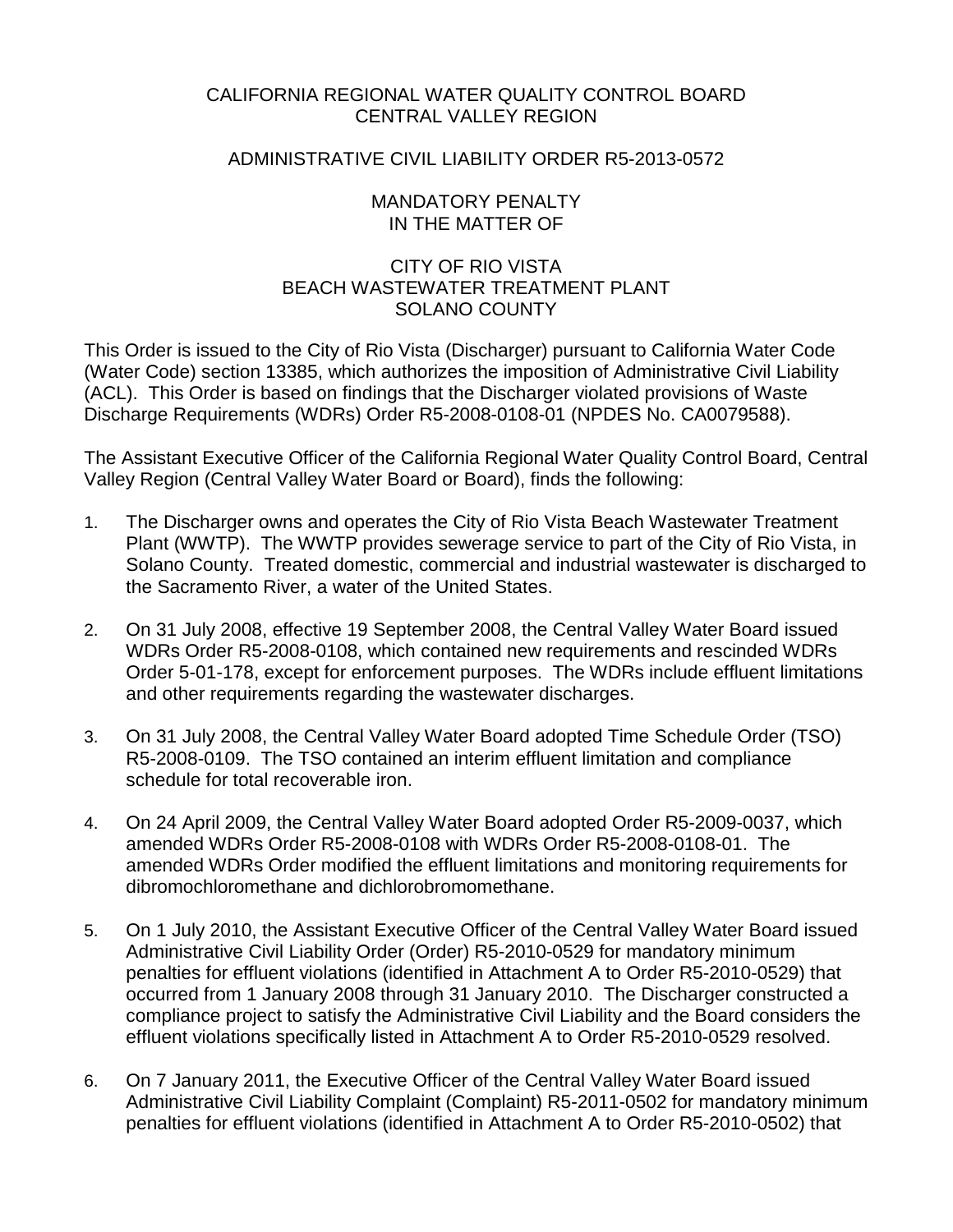occurred between 1 February 2010 and 30 September 2010. The Discharger paid the penalty to satisfy the Administrative Civil Liability and the Board considers the effluent violation specifically listed in Attachment A to Order R5-2011-0502 resolved.

- 7. This Order addresses violations subject to MMPs which occurred during the period of 1 October 2010 through 31 March 2013. On 21 June 2012, Central Valley Water Board staff issued the Discharger a Notice of Violation (NOV) and draft Record of Violations (ROV) for the period of 1 October 2010 through 30 April 2012. On 14 May 2013, Central Valley Water Board staff issued the Discharger a revised NOV and draft ROV which extended the period of record through 31 March 2013. On 4 June 2013, the Discharger responded to the ROV and requested that the MMPs be applied towards two compliance projects to offset the mandatory minimum penalties, as allowed by Water Code section 13385(k). These violations are specifically identified in Attachment A, which is attached hereto and incorporated herein by this reference.
- 8. Water Code section 13385 subdivisions (h) and (i) require assessment of mandatory minimum penalties and state, in relevant part, the following:

Water Code section 13385 subdivision (h)(1) states:

Notwithstanding any other provision of this division, and except as provided in subdivisions (j), (k), and (l), a mandatory minimum penalty of three thousand dollars (\$3,000) shall be assessed for each serious violation.

Water Code section 13385 subdivision (h)(2) states:

For the purposes of this section, a "serious violation" means any waste discharge that violates the effluent limitations contained in the applicable waste discharge requirements for a Group II pollutant, as specified in Appendix A to Section 123.45 of Title 40 of the Code of Federal Regulations, by 20 percent or more or for a Group I pollutant, as specified in Appendix A to Section 123.45 of Title 40 of the Code of Federal Regulations, by 40 percent or more.

Water Code section 13385 subdivision (i)(1) states:

Notwithstanding any other provision of this division, and except as provided in subdivisions (j), (k), and (l), a mandatory minimum penalty of three thousand dollars (\$3,000) shall be assessed for each violation whenever the person does any of the following four or more times in any period of six consecutive months, except that the requirement to assess the mandatory minimum penalty shall not be applicable to the first three violations:

- A) Violates a waste discharge requirement effluent limitation.
- B) Fails to file a report pursuant to Section 13260.
- C) Files an incomplete report pursuant to Section 13260.
- D) Violates a toxicity effluent limitation contained in the applicable waste discharge requirements where the waste discharge requirements do not contain pollutant-specific effluent limitations for toxic pollutants.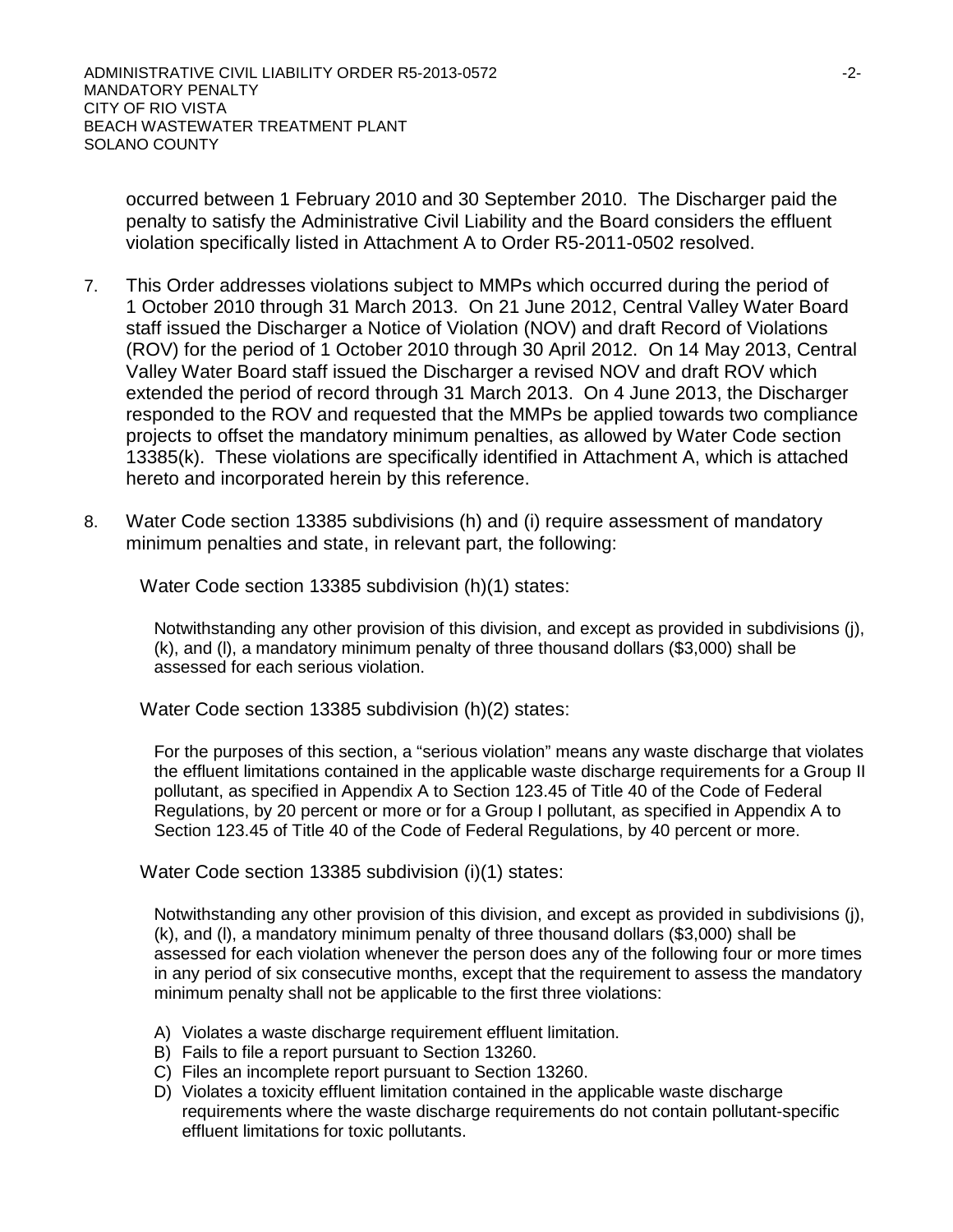9. Water Code section 13385(j) exempts certain violations from mandatory minimum penalties, and states, in relevant part:

> Subdivisions (h) and (i) do not apply to any of the following: 3) A violation of an effluent limitation where the waste discharge is in compliance with either a cease and desist order issued pursuant to Section 13301 or a time schedule order issued pursuant to Section 13300 or 13308…

- 10. WDRs Order R5-2008-0108-01 Effluent Limitations IV.A.1.a include, in part, the following effluent limitations:
	- a. The Discharger shall maintain compliance with the effluent limitations specified in Table 6:

**Table 6. Effluent Limitations**

|                                                                                    |              | <b>Effluent Limitations</b> |                   |                                |                                        |                                        |
|------------------------------------------------------------------------------------|--------------|-----------------------------|-------------------|--------------------------------|----------------------------------------|----------------------------------------|
| <b>Parameter</b>                                                                   | <b>Units</b> | Average<br><b>Monthly</b>   | Average<br>Weekly | <b>Maximum</b><br><b>Daily</b> | <b>Instantaneous</b><br><b>Minimum</b> | <b>Instantaneous</b><br><b>Maximum</b> |
| <b>Biochemical Oxygen</b><br>Demand, 5-day @<br>$20^{\circ}$ C (BOD <sub>5</sub> ) | mg/L         | 30                          | 45                | 60                             | $- -$                                  | $- -$                                  |

- 11. WDRs Order R5-2008-0108-01 Effluent Limitations IV.A.1.d include the following effluent limitations:
	- d. Total Residual Chlorine. Effluent total residual chlorine shall not exceed:
		- i. 0.011 mg/L, as a 4-day average; and
		- ii. 0.019 mg/L, as a 1-hour average.
- 12. According to the Discharger's self-monitoring reports, the Discharger committed eight (8) violations of the above effluent limitations for total residual chlorine during the period beginning 1 October 2010 and ending 31 March 2013. The *17 April 2001 State Board (SB) 709 and 2165 Questions and Answers* guidance document states that multiple exceedances of one-hour average limitations be treated as one violation per day for the purposes of mandatory penalties when there is continuous monitoring. Based on this guidance, three of the eight total residual chlorine violations alleged in this Order are subject to MMPs as shown in Attachment A.
- 13. According to the Discharger's self-monitoring reports, the Discharger committed two (2) serious Group I violations of the above effluent limitations during the period beginning 1 October 2010 and ending 31 March 2013. The violations are defined as serious because measured concentrations of Group I constituents exceeded maximum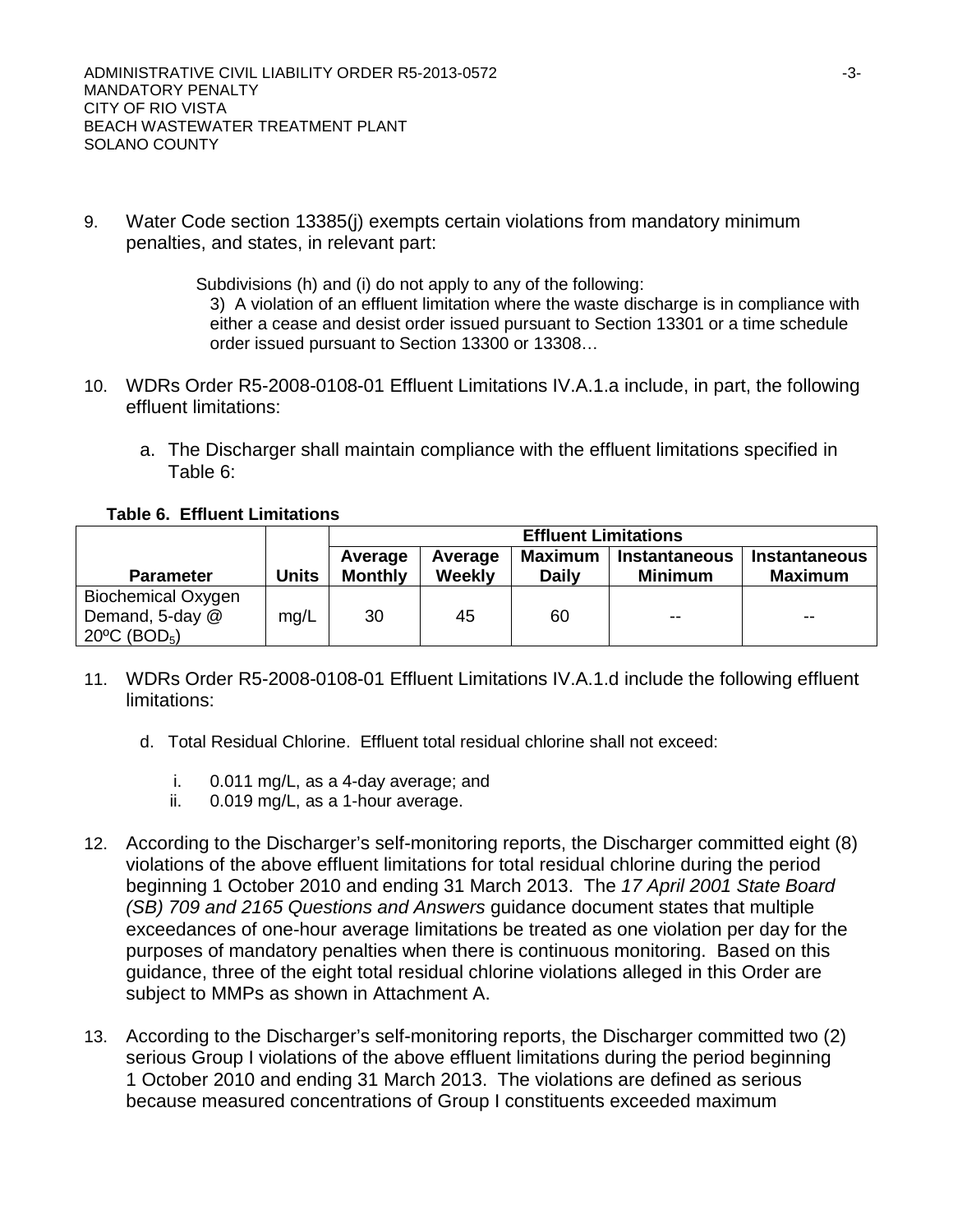prescribed levels by forth percent (40%) or more on these occasions. The mandatory minimum penalty for these serious violations is **six thousand dollars (\$6,000)**.

- 14. According to the Discharger's self-monitoring reports, the Discharger committed three (3) serious Group II violations of the above effluent limitations during the period beginning 1 October 2010 and ending 31 March 2013. The violations are defined as serious because measured concentrations of Group II constituents exceeded maximum prescribed levels by twenty percent (20%) or more on these occasions. The mandatory minimum penalty for these serious violations is **nine thousand dollars (\$9,000)**.
- 15. The total amount of the mandatory minimum penalties assessed for the cited effluent violations is **fifteen thousand dollars (\$15,000).** A detailed list of the cited effluent violations is included in Attachment A, a part of this Order. This Order addresses administrative civil liability for violations that are specifically listed in Attachment A as subject to mandatory minimum penalties.
- 16. Water Code section 13385 (k) states:

(1) In lieu of assessing all or a portion of the mandatory minimum penalties pursuant to subdivisions (h) and (i) against a publicly owned treatment works serving a small community, the state board or the regional board may elect to require the publicly owned treatment works to spend an equivalent amount towards the completion of a compliance project proposed by the publicly owned treatment works, if the state board or the regional board finds all of the following:

(A) The compliance project is designed to correct the violations within five years.

(B) The compliance project is in accordance with the enforcement policy of the state board, excluding any provision in the policy that is inconsistent with this section.

(C) The publicly owned treatment works has prepared a financing plan to complete the compliance project.

(2) For the purposes of this subdivision, "a publicly owned treatment works serving a small community" means a publicly owned treatment works serving a population of 10,000 persons or fewer or a rural county, with a financial hardship as determined by the state board after considering such factors as median income of the residents, rate of unemployment, or low population density in the service area of the publicly owned treatment works.

17. The 2009 State Water Resources Control Board's *Water Quality Enforcement Policy* delegates the Regional Boards the authority to determine whether a publicly owned treatment works serves a small community with financial hardship. On 11 February 2013, the Central Valley Water Board determined that the Beach Wastewater Treatment Plant's service area meets the definition of a small community with a financial hardship.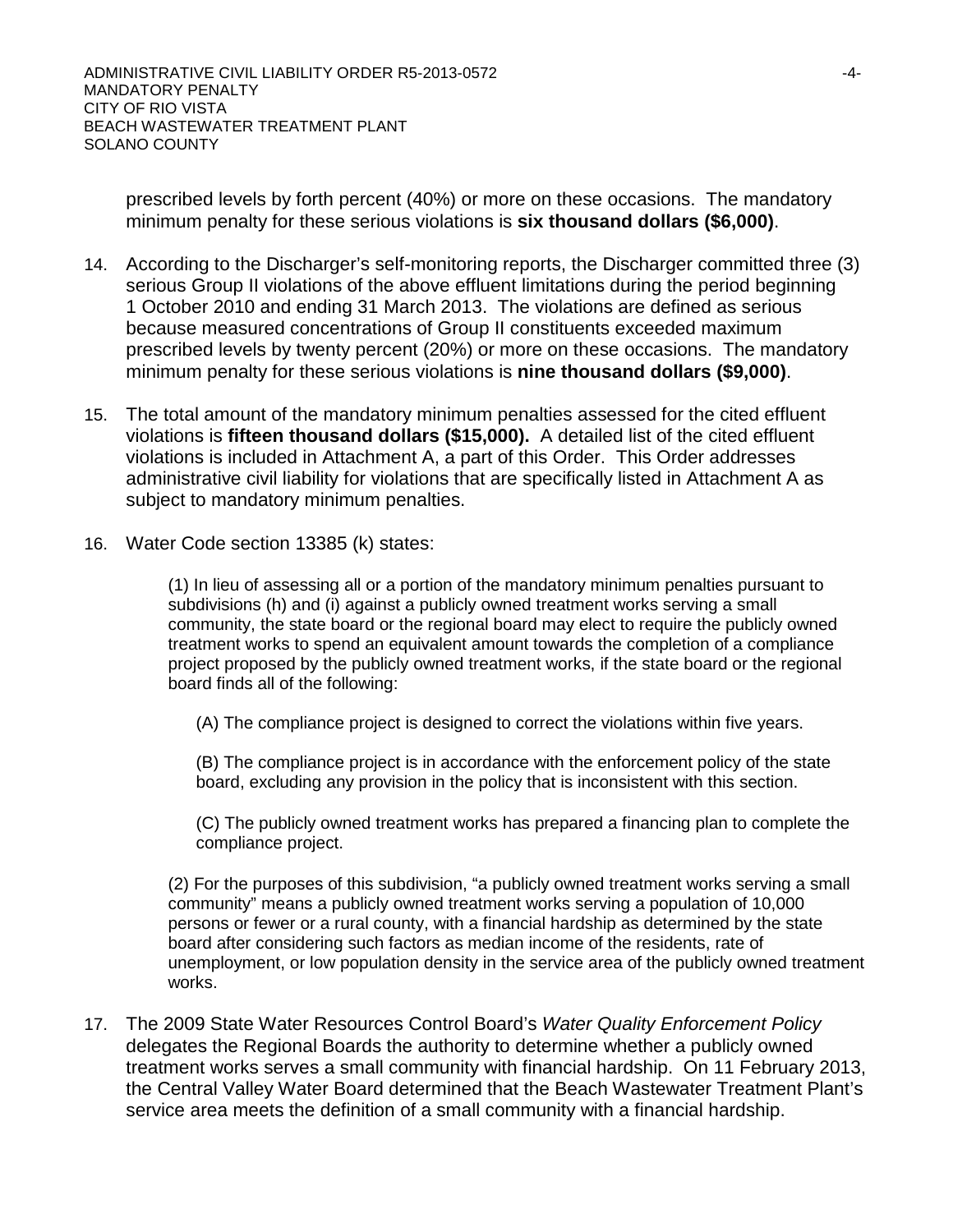## Compliance Project #1 – Power Transfer and Dechlorination System Upgrade

18. In the 4 June 2013 ROV response, the Discharger stated that the June 2011 total residual chlorine violations were the result of a failed power transfer from utility power to the emergency generator during a power outage due to a malfunction of the transfer switch. This caused the dechlorination system to stop operating and a discharge of effluent in violation of the WDRs limitations for total residual chlorine.

The Discharger also reported that the December 2011 total residual chlorine violations were caused by sodium bisulfite crystals forming in the dechlorination system tubing because of abnormally low temperatures. The crystals reduced the flow of sodium bisulfite causing a discharge of effluent in violation of the WDRs limitations for total residual chlorine.

19. On 4 June 2013, the Discharger submitted information showing that it spent approximately \$9,800 to purchase and install a power transfer and dechlorination system upgrade. The upgrade consisted of a new power transfer switch to reliably transfer power to the backup generator and to avoid power spikes during this transfer which led to the June 2011 total residual chlorine violations.

In addition, the upgrade also included a heater system for the sodium bisulfite dechlorination system and an automated valve that defaults to open in the event of a pump failure. This upgrade would prevent the problems that led to the December 2011 total residual chlorine violations. On 13 June 2013, the Discharger submitted documentation showing installation of the upgrades were completed in October 2012 and payment for the upgrades occurred on 28 March 2013, which is after the date of the effluent total residual chlorine violations.

Board staff finds that the power transfer and dechlorination system upgrade project qualifies as a compliance project within the meaning of Water Code section 13385 (k) because it will result in preventing additional total residual chlorine effluent violations.

#### Compliance Project #2 – Aeration Basin DO Control Upgrade

- 20. In the 4 June 2013 ROV response, the Discharger stated that the January 2012 BOD violations were likely caused by inconsistent dissolved oxygen (DO) in the aeration basins. The aeration basins were originally installed in 1972 and do not contain a system to reliably control the DO concentrations ensuring sufficient biological treatment of the wastewater prior to discharge.
- 21. On 4 June 2013, the Discharger proposed an aeration basin DO control upgrade compliance project. The project will consist of replacement of the existing aeration diffusers, installation of DO probes, and programmable logic control (PLC) system to improve oxygen transfer to the wastewater in the aeration basins. This process change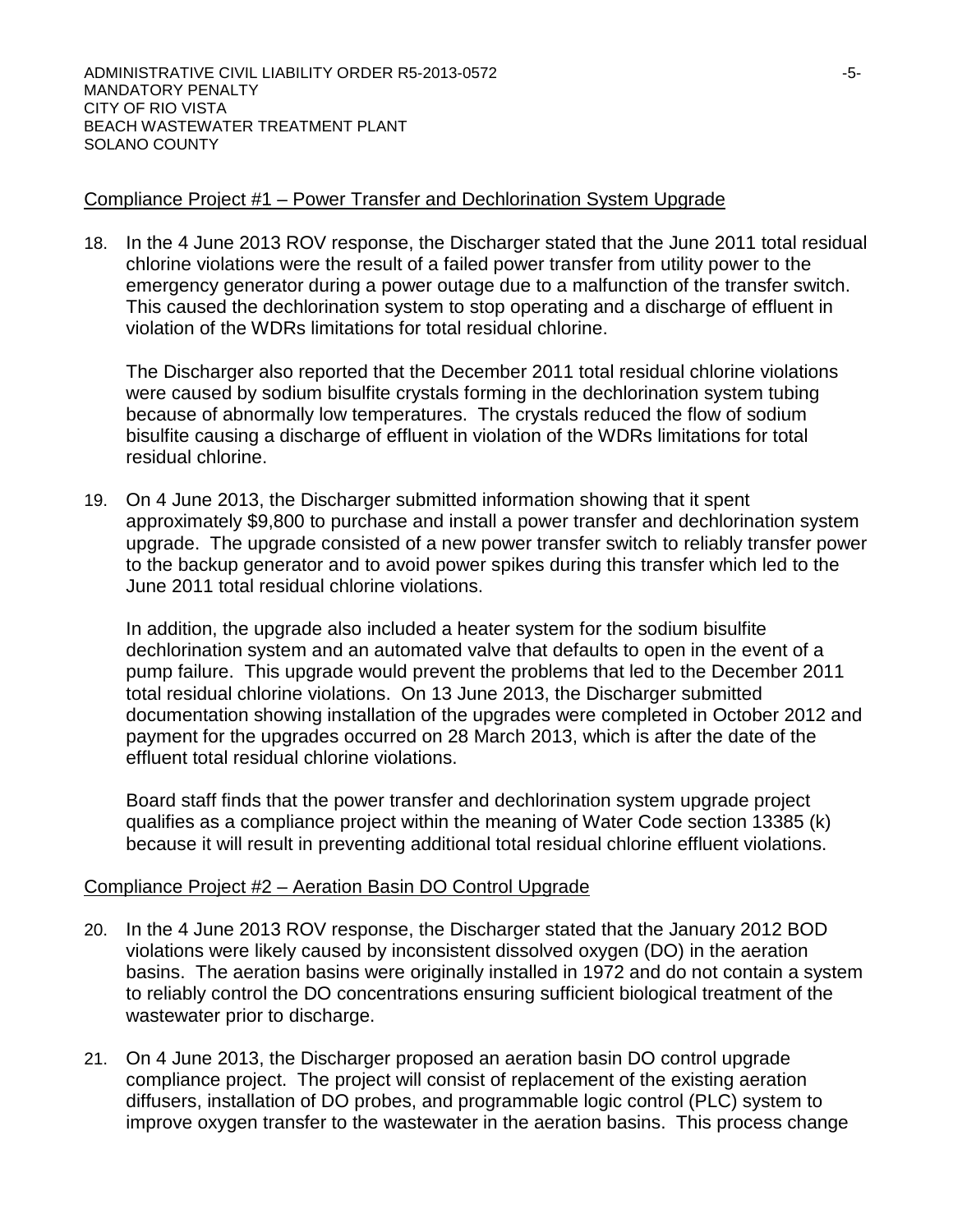ADMINISTRATIVE CIVIL LIABILITY ORDER R5-2013-0572 -6- MANDATORY PENALTY CITY OF RIO VISTA BEACH WASTEWATER TREATMENT PLANT SOLANO COUNTY

will improve DO transfer in the aeration basins reducing the likelihood of BOD violations similar to the alleged BOD violations subject to MMPs under this Order.

Board staff finds that the aeration basin DO control upgrade qualifies as a compliance project within the meaning of Water Code section 13385 (k) because it will result in preventing additional BOD effluent violations. Therefore, the Discharger may use expenses incurred to complete the project to offset the two BOD MMPs.

#### Additional Findings

- 22. The Central Valley Water Board finds that the Compliance Projects will remedy the violations for total residual chlorine and BOD. The Compliance Projects have been designed to correct these violations within five years, the timeline for the Compliance Projects is as short as possible, and the Compliance Projects have been designed in accordance with the State Water Board's Water Quality Enforcement Policy. The amount that the Discharger has expended or plans to expend on the Compliance Projects is in excess of the mandatory minimum penalty that the Board is required to assess under Water Code sections 13385(h) and (i) for the violations that are to be addressed by the Compliance Projects.
- 23. This Order constitutes a settlement of the violations herein mentioned. Notice of this settlement was published on the Central Valley Water Board's website, and was provided to all interested parties. The 30-day public notice and comment period mandated by federal regulations (40 C.F.R. § 123.27) has expired. No comments were received.
- 24. On 23 April 2009, the Central Valley Water Board delegated the authority to issue Administrative Civil Liability Orders, where the matter is not contested by the Discharger, to the Executive Officer, or to an Assistant Executive Officer when the Executive Officer is serving as head of the Board's Prosecution Team (Resolution R5-2009-0027). Executive Officer Pamela Creedon is serving as the head of the Board's Prosecution Team for this matter, and therefore Assistant Executive Officer Kenneth Landau has the authority to issue this Order.
- 25. Issuance of this Administrative Civil Liability Order to enforce CWC Division 7, Chapter 5.5 is exempt from the provisions of the California Environmental Quality Act (Pub. Resources Code § 21000 et seq.), in accordance with California Code of Regulations, title 14, sections 15307, 15308 and 15321(a)(2).

#### **THE CITY OF RIO VISTA IS HEREBY GIVEN NOTICE THAT:**

1. The Discharger shall be assessed an Administrative Civil Liability of **fifteen thousand dollars (\$15,000)**.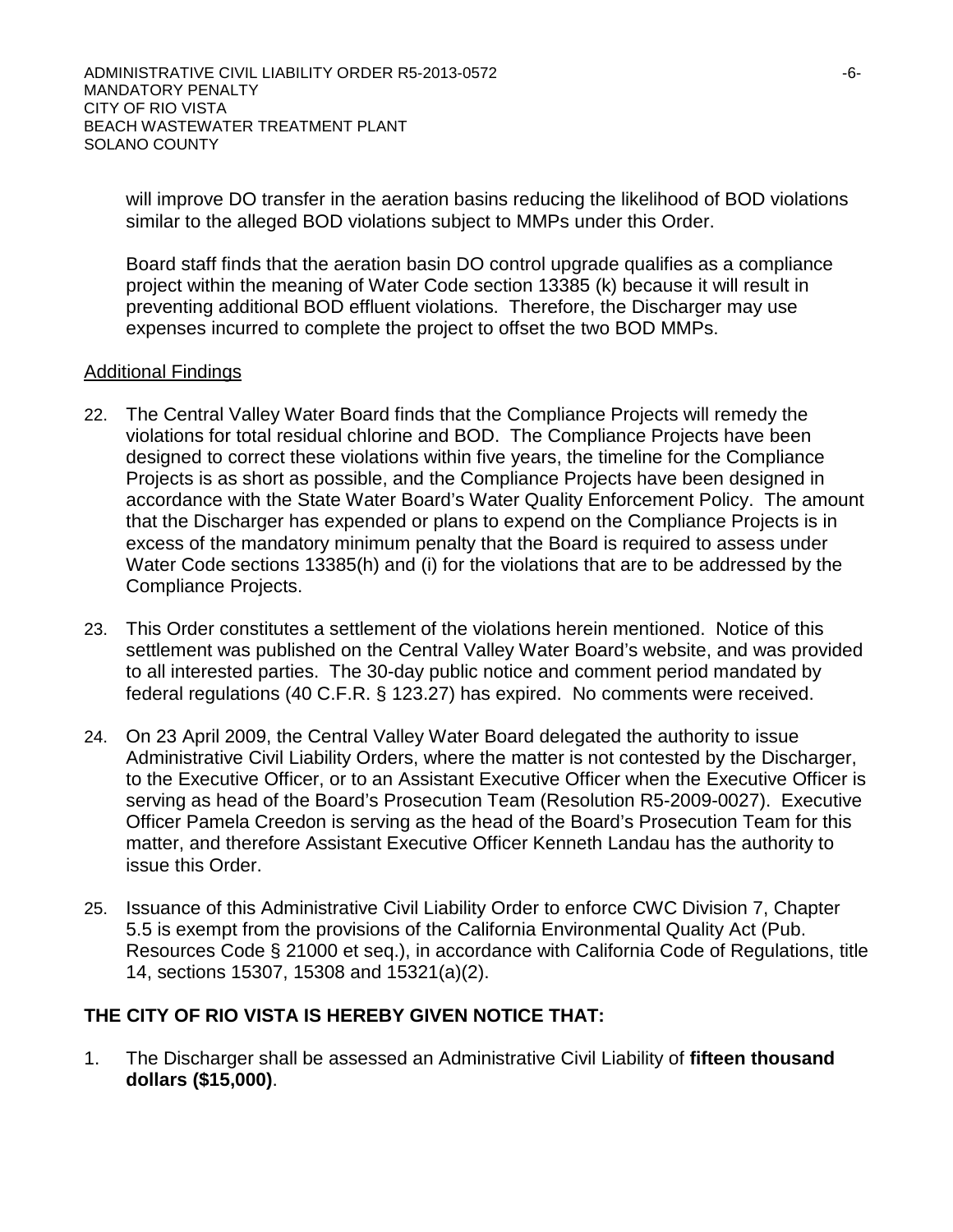- 2. In accordance with Water Code section 13385(k), the \$9,000 portion of the penalty for the effluent total residual chlorine violations has been satisfied through the completion of the compliance project described in Finding 19.
- 3. In accordance with Water Code section 13385(k), the \$6,000 portion of the penalty associated with the BOD violations shall be permanently suspended if the Discharger submits evidence that it has spent at least \$6,000 and completes the compliance project described in Finding 21 according to the schedule below:

| Task                                                                                                                      | <b>Compliance Date</b> |
|---------------------------------------------------------------------------------------------------------------------------|------------------------|
| Complete the Aeration Basin DO Control Upgrade Project                                                                    | 30 April 2014          |
| Submit Final Report Documenting both the Completion of the<br>Aeration Basin DO Control Upgrade Project and Project Costs | 31 May 2014            |

- 4. A progress report shall be submitted on or before each of the above compliance dates. The report shall describe the work undertaken to comply with this Order.
- 5. The Assistant Executive Officer may extend the deadlines contained in this Order if the Discharger demonstrates that unforeseeable contingencies have created delays, provided that the Discharger continues to undertake all appropriate measures to meet the deadlines. The Discharger shall make any deadline extension request in writing at least 30 days prior to the deadline. Under no circumstances may the completion of any of the approved compliance projects extend past five (5) years from the issuance of this Order.
- 6. The Discharger must obtain written approval from the Assistant Executive Officer for any significant departures from the project outlines and the time schedules shown above. Failure to obtain written approval for any significant departures may result in the assessment of the full amount of the suspended mandatory minimum penalty.
- 7. If, in the judgment of the Assistant Executive Officer, the Discharger fails to complete the compliance project in accordance with the due dates listed above (including any extensions approved by the Assistant Executive Officer), the Executive Officer may demand payment of the suspended liability that reflects the portion of the compliance project that has not been satisfactorily completed. Payment must be made within 30 days of such a demand.
- 8. Should the Discharger fail to take any of the above actions, the Assistant Executive Officer may refer the matter to the State Attorney General for enforcement of the terms of this Order. The Board reserves the right to take any enforcement action authorized by law.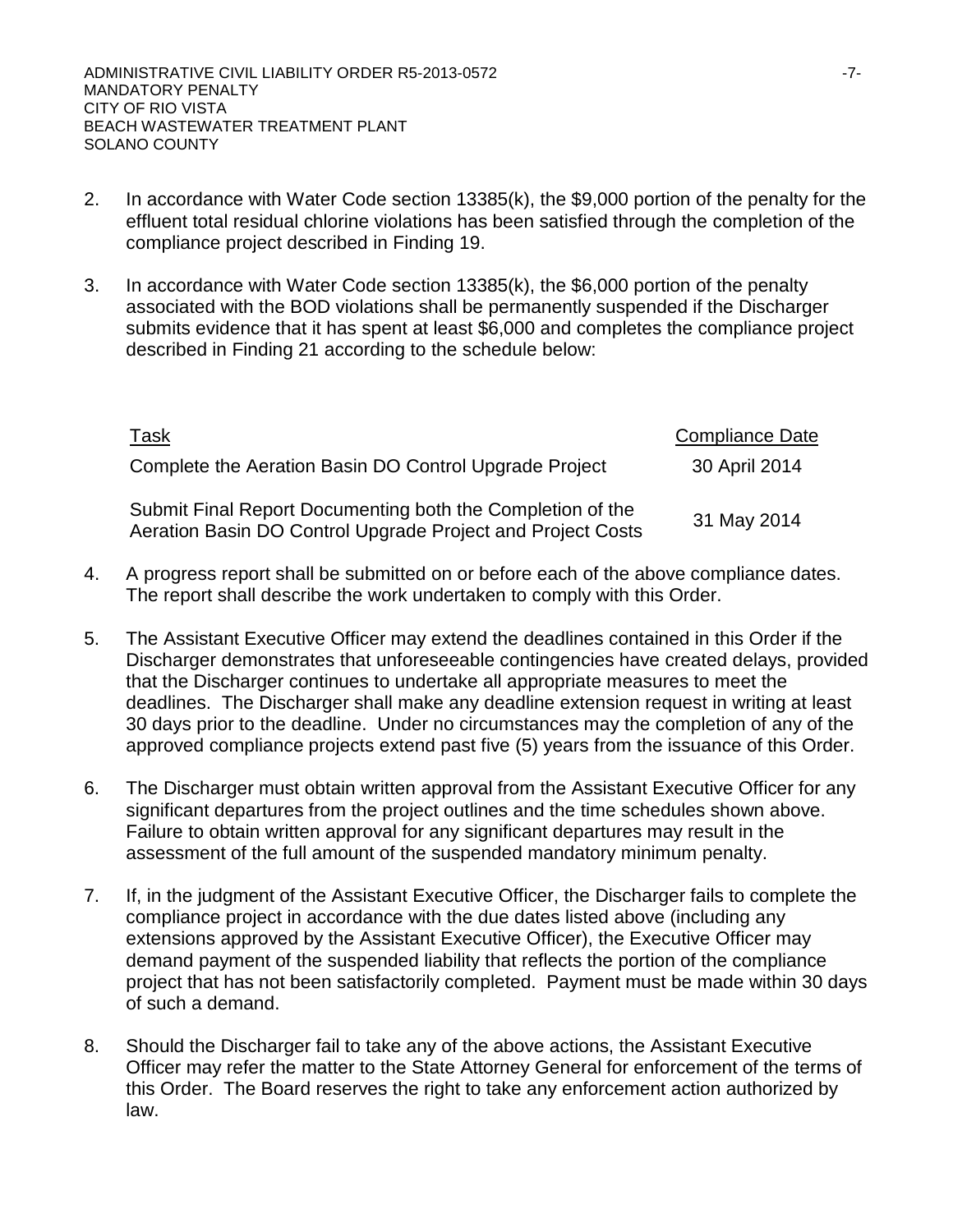9. This Order is final upon signature.

Any person aggrieved by this action of the Central Valley Water Board may petition the State Water Board to review the action in accordance with Water Code section 13320 and California Code of Regulations, title 23, sections 2050 and following. The State Water Board must receive the petition by 5:00 p.m., 30 days after the date that this Order becomes final, except that if the thirtieth day following the date that this Order becomes final falls on a Saturday, Sunday, or state holiday, the petition must be received by the State Water Board by 5:00 p.m. on the next business day. Copies of the law and regulations applicable to filing petitions may be found on the Internet at:

[http://www.waterboards.ca.gov/public\\_notices/petitions/water\\_quality](http://www.waterboards.ca.gov/public_notices/petitions/water_quality) or will be provided upon request.

*Original Signed By*

KENNETH D. LANDAU, Assistant Executive Officer

Attachment A: Record of Violations

DATE